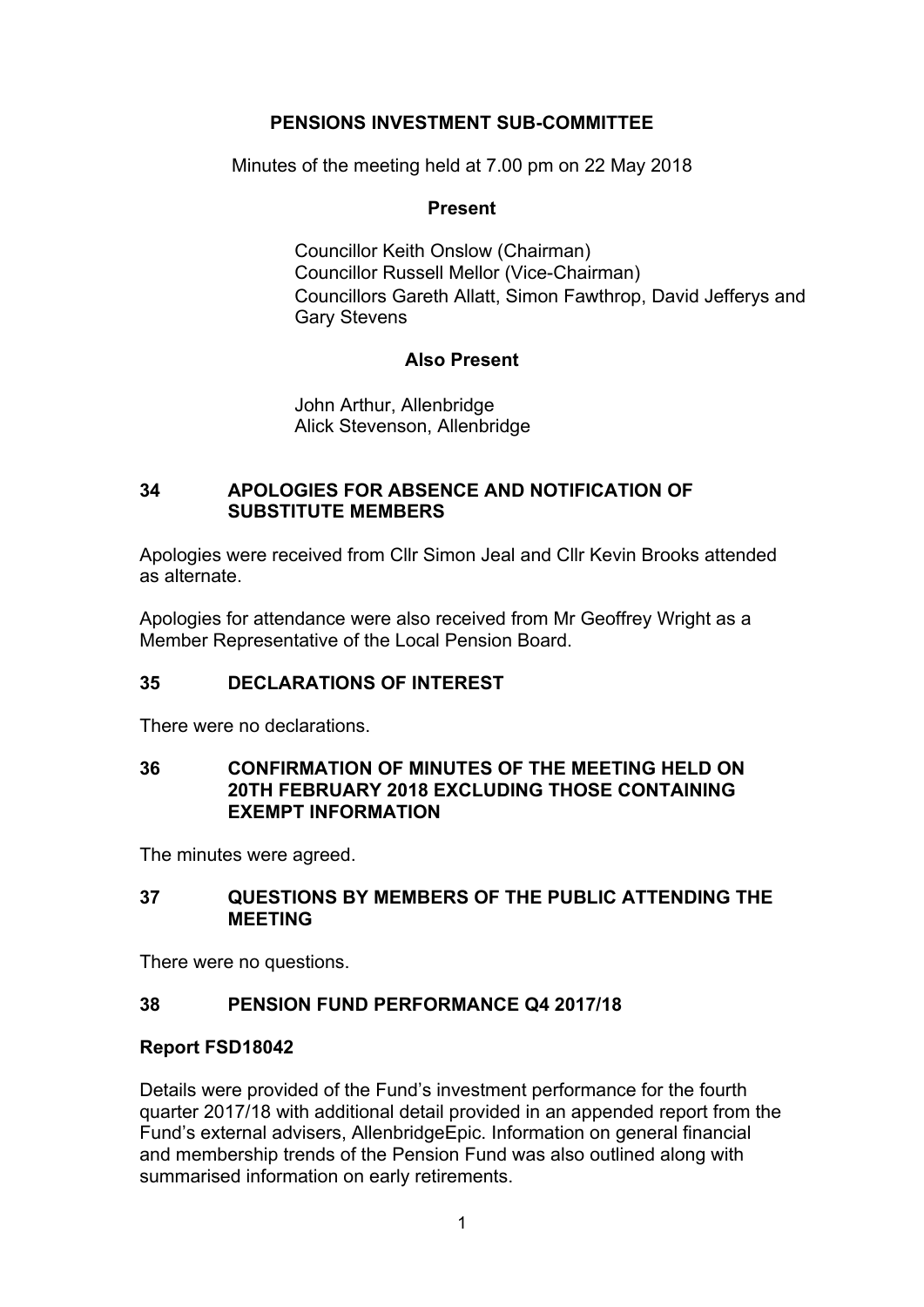The market value of the Fund ended the March quarter at £970.7m and had increased to £983.6m as at 30<sup>th</sup> April 2018. The total fund return for the fourth quarter was -2.39% against a benchmark of -2.62%, compared to an average -3.6% across the 61 LGPS funds in PIRC's universe. Overall, medium and long-term returns for the Fund remained particularly strong with returns of 6.7% for 2017/18 and 26.8% for 2016/17 against a benchmark of 3.1% and 24.6% respectively.

Concerning the revised asset allocation strategy and appointments of Schroders (60%) and Fidelity (40%) to manage the Multi Asset Income (MAI) allocations and Fidelity to manage the property fund, initial drawdown for the Fidelity MAI and property fund was completed in February 2018 and the Schroders MAI investment was due to complete on 25<sup>th</sup> May 2018.

A Q4 summary of manager performance was also appended to Report FSD18042 with the Council using its main custodian, BNY Mellon, for performance measurement information. PIRC currently provided LA universe comparator data with 61 of the 89 LGPS funds signed up to the service, including L B Bromley. Details of the final outturn for the 2016/17 Pension Fund Revenue Account were also appended to the report along with the provisional outturn for 2017/18.

A timetable of Fund Manager attendance at future meetings was also outlined as follows:

 $24<sup>th</sup>$  July 2018 – MFS (global equities) 13th September 2018 - Schroders (multi-asset income) 7 th November 2018 – Baillie Gifford (global equities and fixed income) 5<sup>th</sup> February 2019 – MFS (global equities).

In discussion, Allenbridge summarised the Fund's performance highlighting its very good long term performance and its position as one of the best performing LGPS funds. Background was also provided to the recent asset allocation review and decisions to place funds in the MAI and Property mandates.

Although the Fund's value fell to £970.7m, an outperformance of 0.23% was achieved for the quarter even though global equity markets had been undermined in mid-February. With weak bond markets, strong economic growth, and rising inflation, particularly in the US, an expected rise in interest rates led to the US equity market falling 10% from peak to trough in the following two weeks. All major equity and bond markets were down for the quarter as a whole.

Since Q4, the fund's value had increased and markets were seeing an increased level of stability. Even so, with the substantial Q4 turbulence, Allenbridge suggested (in their report) that 2018 might not be as smooth as 2017. Members were advised that some instability could also remain as central banks continue to remove stimulus to economies such as Quantitative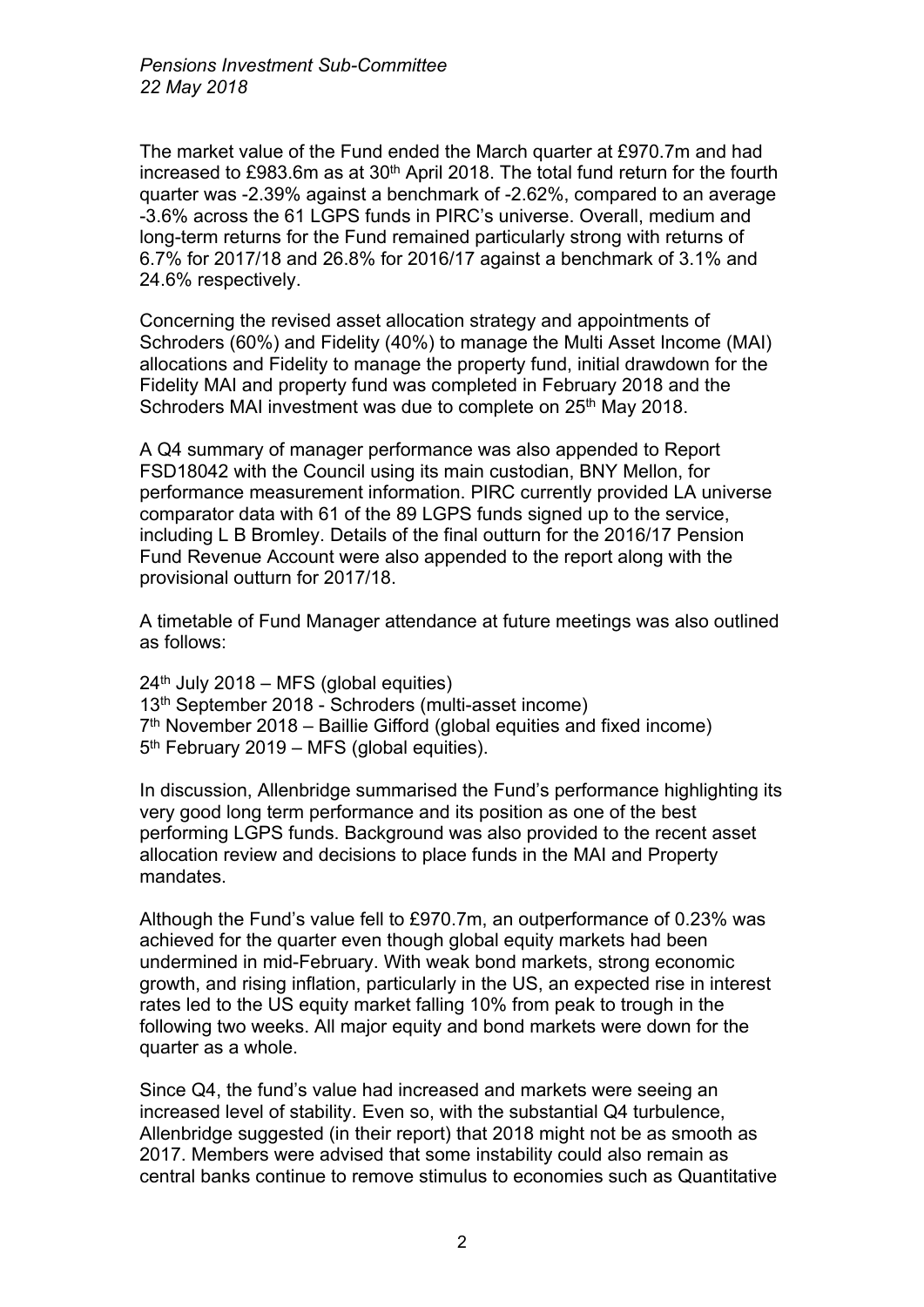Easing. Nevertheless, Allenbridge suspected that conditions would be a little better at the end of 2018/19.

Allenbridge also provided a brief summary on the performance of individual fund managers with more detail provided in their report. Although the MFS Global Equity portfolio is ahead of benchmark over five years, it was not reaching its performance target and a close watch was being given to the portfolio.

Highlighting a positive message for the Fund overall, the Chairman indicated that it is more or less 100% funded. In subsequent discussion, various points and observations were made by Members with a number of questions asked.

In regard to fixed Interest, confirmation was sought that this referred to Fixed Income bonds where the capital value was at risk. This was confirmed by Allenbridge. Additionally, it was noted there had been a conscious choice in some cases to invest in sub-investment grade bonds rather than AA rated instruments. Allenbridge indicated that this had been a choice to increase yield on the portfolio and there is a balance to be struck on wanting yield and not wanting risk. Although investments appeared well spread, the inclusion of bonds in relation to economies such as Ghana, South Africa and Egypt did present a greater risk profile. However, fixed interest products were necessary to increase yield for the Fund providing a yield/risk balance. For investment, a close watch was maintained on "junk bonds" thought near to becoming investment grade bonds.

Reference was also made to geo-political considerations, not least Brexit which was posited as inhibiting UK returns, albeit that a view was emphasised of Brexit being an opportunity for growth. In addition, matters such as a new (and uncertain) Italian government, China's high inflation rate, Middle East instability etc. were matters to note. A need for caution was suggested on MAI funds - should such headwinds come together there could be difficulties.

On property, the yield is attractive and being achieved (but with no excess return); property also increases diversification and spreads risk (helpful in a time of volatility). Investing in a fund rather than direct to property is preferable as risk is spread and income provided.

Concerning the Fund's cash deficit, the sum amounted to £2.3m in 2016/17 and £5.4m in 2017/18 and, prior to the recent asset allocation review, had been projected to increase to around £20m over the next five years. In this context, the Director of Finance highlighted a seminar on the Fund for all Members set for Monday 5<sup>th</sup> November 2018 (including attendance by Fund Managers). For new Sub-Committee Members, previous papers of interest would also be circulated for information e.g. those related to the London Collective Investment Vehicle (CIV), the recent asset allocation review, and the Fund's previous actuarial valuation.

Concerning recent global developments (such as US relations with Iran and a more protectionist US approach to trade), markets can normally cope with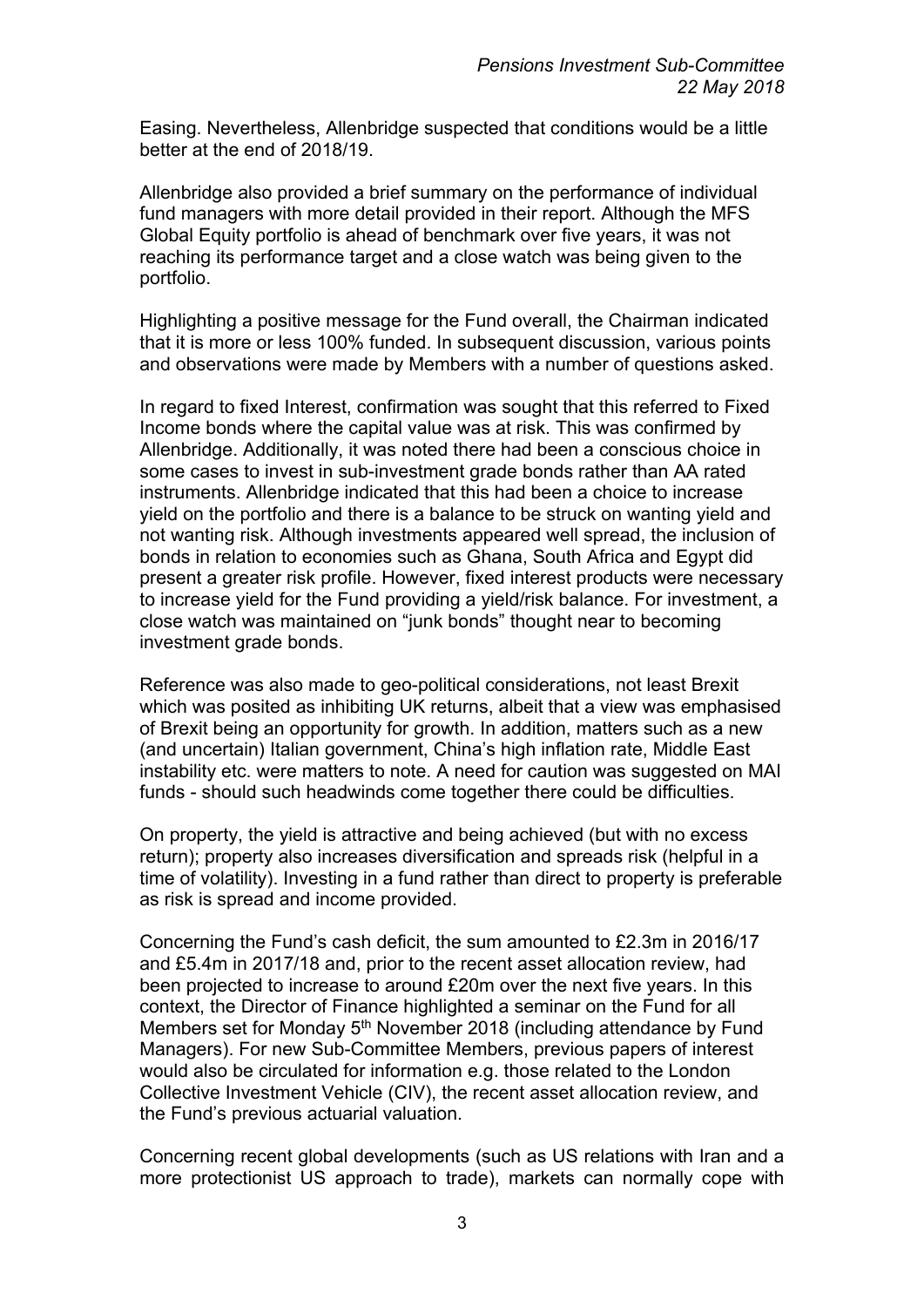# *Pensions Investment Sub-Committee 22 May 2018*

political events but major political decisions leading to developments such as a serious trade war can impact economies and lead to higher inflation, interest rate rises, and a slump (in the global) economy.

Should income from the new MAI and Property funds ever be insufficient to meet cash-flow requirements, Members supported the Director (in consultation with the Chairman) instructing Global Equities managers to pay dividend income to the Fund to meet additional cash-flow needs e.g. in the event of a small bulk transfer out of the Fund. Any larger cash-flow need which dividend income alone could not meet would be submitted to the Sub-Committee for agreement on assets to sell for the payment.

On the "shadow pension fund" (Parallel Fund) (value at approximately £2.8m) previously established to mitigate the impact of future actuarial valuations on the Council's General Fund, the Chairman suggested a discussion on whether the fund should be reviewed and the Director suggested the matter be reviewed by the Executive at the time of the Fund's next triennial valuation.

# **RESOLVED that:**

# **(1) the contents of Report FSD18042 be noted; and**

**(2) authority to retain dividend income from Global Equities mandates to meet any additional cash flow requirements be delegated to the Director of Finance in consultation with the Chairman of the Sub-Committee as detailed at paragraph 5.1.3 of Report FSD18042.**

# **39 PENSION FUND - INVESTMENT REPORT**

Quarterly reports from Fund Managers had been circulated to Sub-Committee Members and Members of the Local Pension Board (for information) prior to the meeting.

Representatives from Fidelity attended the meeting to report on the performance of its mandate in Fixed Income (UK Aggregate Bond) Multi-Asset Income (Diversified Income) and Property (UK Real Estate).

# Diversified Income

Fidelity's Diversified Income portfolio for the Fund was launched on 21st February 2018 with an initial mandate size of £80m and a target income of 4% (with no benchmark). A flexible investment approach is taken to navigate changing market environments, balancing income and total return with risk and liquidity.

Income for the portfolio is earned from Growth assets (Equity, Infrastructure, Real Estate, and Catastrophe Bonds), Income assets (Government Bonds, Investment Grade Bonds, Hard Currency EM Debt, Mortgages/ABS, and Cash), and Hybrid assets (Local Currency EM Debt, Loans/CLOs, Hybrid Bonds and High Yield Bonds).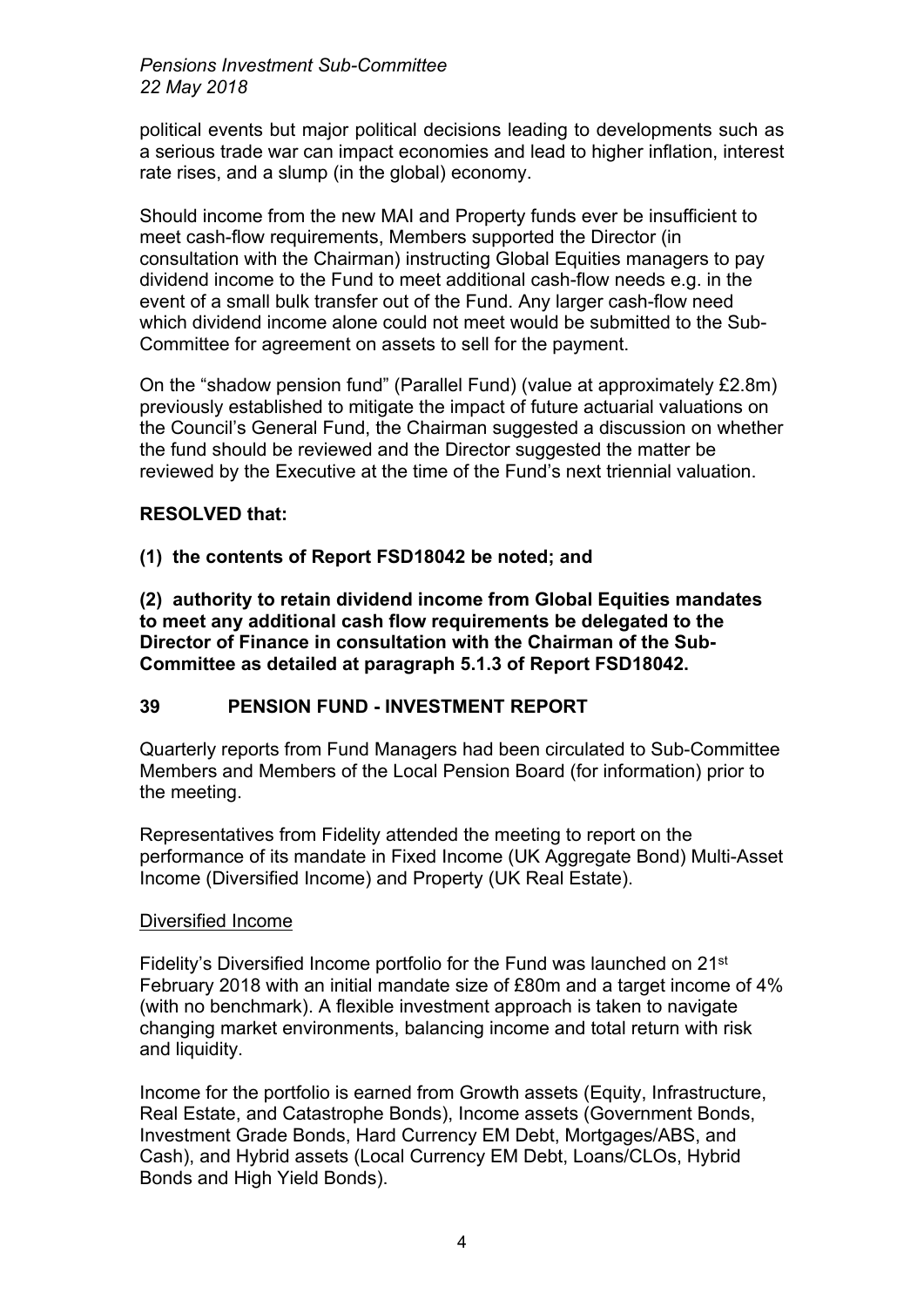Income assets aimed to deliver steady income with capital preservation characteristics, tending to perform better in recessionary phases when GDP growth is subdued and inflation falling. Hybrid assets deliver an attractive yield with potential for capital growth, tending to outperform in early recovery periods. Growth assets are the most volatile, aiming to deliver capital growth with income, and tending to perform better in phases of robust economic expansion and rising inflation. Investment ranges for the asset groups comprised: Income assets 20-80%; Hybrid assets 0-55%; and Growth assets 5-40%. As at 31st March 2018, Diversified Income comprised: Income assets (yield 2.8%) at 35.5%; Hybrid assets (yield 5.6%) at 32.8%; and Growth assets (yield 4.3%) at 31.7%. Mr Arthur indicated that the Fund could afford to increase diversification at the expense of a reduction in overall returns in view of its good level of funding (approximately 100%).

For standard period returns to 31st March 2018, Diversified Income achieved a one month return of -1.2% and achieved a return since launch of -1.0%. A strong period of economic growth is now plateauing with markets becoming more volatile. As such, Fidelity is looking to have more defensive instruments for the portfolio and low volatility assets. These include instruments such as hedges to dampen volatility and more fixed Income assets going forward. The portfolio was built to withstand a challenging environment and is well diversified across asset classes, regions and capital structure. Fidelity also favoured Alternatives where good yield and diversification opportunities can be found. Emerging market local currency debt, loans and financials are high conviction areas.

Fidelity had increased equity market hedges for the portfolio since the end of March by adding to hedges in the UK equity market and technology sector. They had also trimmed exposure to European high yield bonds and added to US investment grade bond exposure. Additionally, Fidelity had taken a new holding – Chenavari Toro Income Fund Ltd. Fidelity expected to become defensive on equity allocations at an appropriate point in the future.

# UK Real Estate

An expected income distribution of 4.5 to 5.0% p.a. was forecast over the next five years for Fidelity's UK Real Estate portfolio. The fund had an Asset GAV at 31st March 2018 (including undrawn commitments and cash) of £597.8m covering 45 high quality assets in the Office sector (46%), Logistics/industrial sector (38%), and Retail sector (18%).

# UK Aggregate Bond

Fidelity's presentation showed that since inception, performance against benchmark for their Institutional UK Aggregate Bond fund amounted to 1.3% p.a.

At the end of their presentation Fidelity representatives left the meeting.